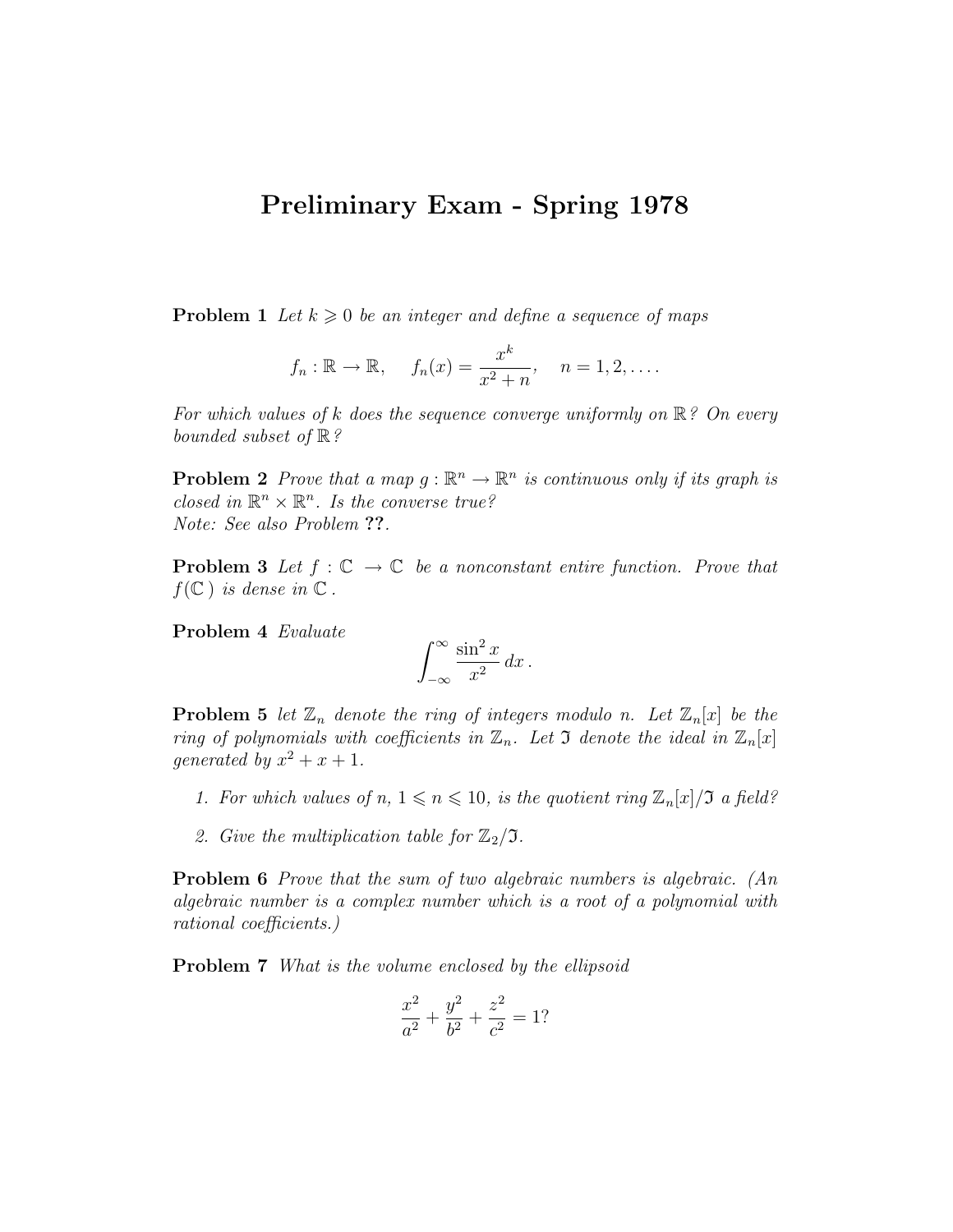Problem 8 Consider the differential equation

$$
\frac{dx}{dt} = x^2 + t^2, \quad x(0) = 1.
$$

- 1. Prove that for some  $b > 0$ , there is a solution defined for  $t \in [0, b]$ .
- 2. Find an explicit value of b having the property in Part 1.
- 3. Find  $a c > 0$  such that there is no solution on  $[0, c]$ .

Problem 9 Determine the Jordan Canonical Form of the matrix

$$
A = \begin{pmatrix} 1 & 2 & 3 \\ 0 & 4 & 5 \\ 0 & 0 & 4 \end{pmatrix}.
$$

**Problem 10** Suppose A is a real  $n \times n$  matrix.

- 1. Is it true that A must commute with its transpose?
- 2. Suppose the columns of A (considered as vectors) form an orthonormal set; is it true that the rows of A must also form an orthonormal set?

Problem 11 Show that there is a complex analytic function defined on the set  $U = \{z \in \mathbb{C} \mid |z| > 4\}$  whose derivative is

$$
\frac{z}{(z-1)(z-2)(z-3)}.
$$

Is there a complex analytic function on U whose derivative is

$$
\frac{z^2}{(z-1)(z-2)(z-3)}
$$
?

**Problem 12** Prove that the uniform limit of a sequence of complex analytic functions is complex analytic. Is the analogous theorem true for real analytic functions?

**Problem 13** 1. For which real numbers  $\alpha > 0$  does the differential equation

$$
\frac{dx}{dt} = x^{\alpha}, \quad x(0) = 0,
$$

have a solution on some interval  $[0, b]$ ,  $b > 0$ ?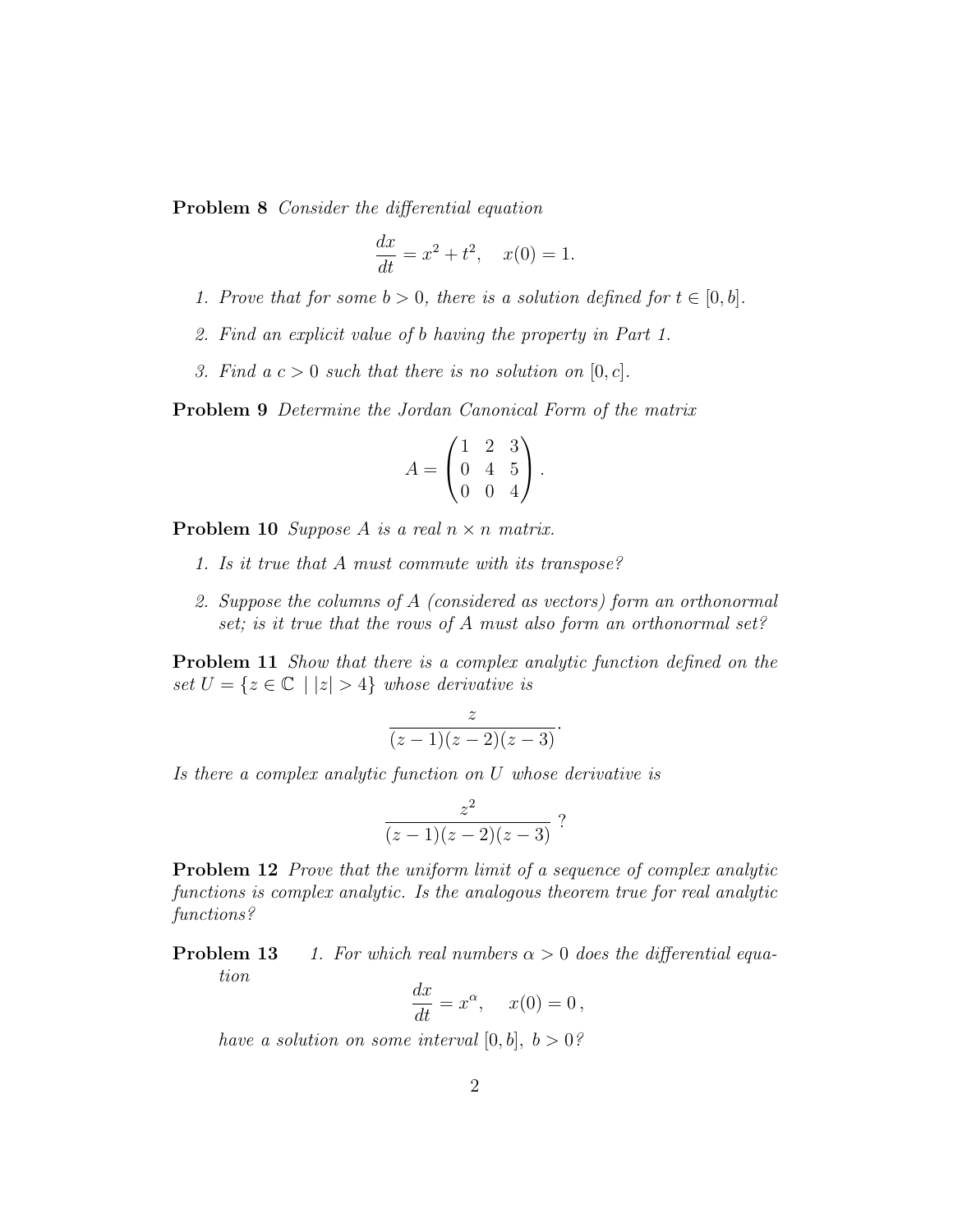2. For which values of  $\alpha$  are there intervals on which two solutions are defined?

Problem 14 Let G be a group of order 10 which has a normal subgroup of order 2. Prove that G is abelian.

**Problem 15** Is  $x^4 + 1$  irreducible over the field of real numbers? The field of rational numbers? A field with 16 elements?

**Problem 16** Let A and B denote real  $n \times n$  symmetric matrices such that  $AB = BA$ . Prove that A and B have a common eigenvector in  $\mathbb{R}^n$ .

Problem 17 Evaluate

$$
\int\!\int_{\mathcal{A}} e^{-x^2 - y^2} \, dx dy \,,
$$

where  $\mathcal{A} = \{(x, y) \in \mathbb{R}^2 \mid x^2 + y^2 \leq 1\}.$ 

**Problem 18** Let M be a matrix with entries in a field  $\mathbf{F}$ . The row rank of M over  $\bf{F}$  is the maximal number of rows which are linearly independent (as vectors) over  $\bf{F}$ . The column rank is similarly defined using columns instead of rows.

- 1. Prove row rank = column rank.
- 2. Find a maximal linearly independent set of columns of

$$
\begin{pmatrix} 1 & 0 & 3 & -2 \\ 2 & 1 & 2 & 0 \\ 0 & 1 & -4 & 4 \\ 1 & 1 & 1 & 2 \\ 1 & 0 & 1 & 2 \end{pmatrix}
$$

taking  $\mathbf{F} = \mathbb{R}$ .

3. If  $\bf{F}$  is a subfield of  $\bf{K}$ , and  $\bf{M}$  has entries in  $\bf{F}$ , how is the row rank of M over **F** related to the row rank of M over  $\mathbf{K}$ ?

**Problem 19** Let  $f : [0, 1] \rightarrow \mathbb{R}$  be Riemann integrable over [b, 1] for all b such that  $0 < b \leq 1$ .

1. If f is bounded, prove that f is Riemann integrable over  $[0, 1]$ .